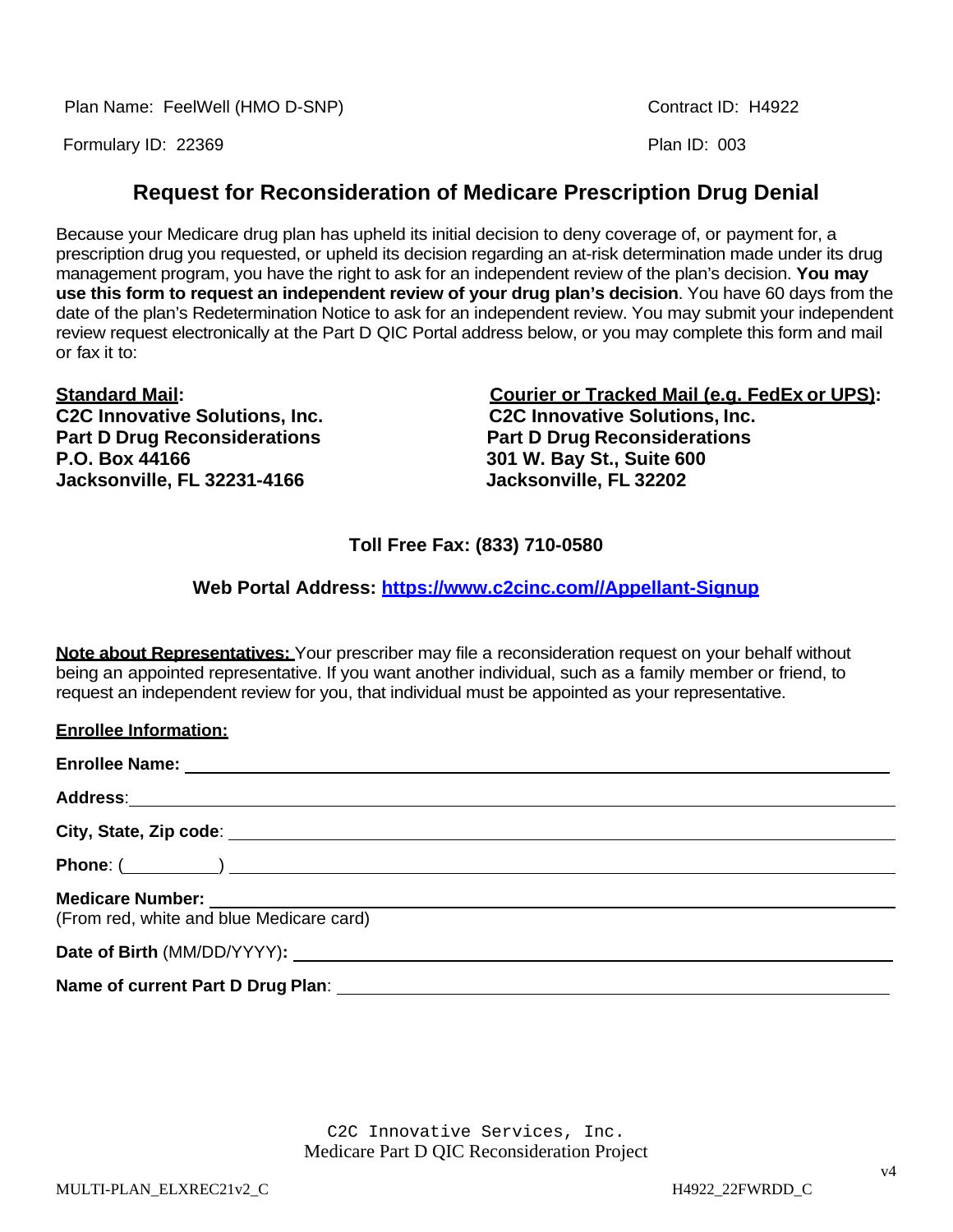Complete the following section ONLY if the person making this request is not the enrollee or the enrollee's prescriber (make sure to attach documentation showing the person's authority to represent enrollee for purposes of this request):

| Prescription drug you asked your plan to cover: |  |  |
|-------------------------------------------------|--|--|

#### **Representation documentation for appeal request made by someone other than enrollee or prescriber:**

**Attach documentation showing the authority to represent the enrollee (a completed Form CMS-1696 or a written equivalent) if it was not submitted at the coverage determination or redetermination level. A physician or other prescriber may request an appeal on behalf of the enrollee without being an appointed representative.**

#### **Prescribing Physician's or Other Prescriber's Information:**

| Office Contact Person: <u>contact of the set of the set of the set of the set of the set of the set of the set of the set of the set of the set of the set of the set of the set of the set of the set of the set of the set of </u> |
|--------------------------------------------------------------------------------------------------------------------------------------------------------------------------------------------------------------------------------------|

## **Expedited Decisions**

If you or your prescribing physician or other prescriber believe that waiting for a standard decision (which will be provided within 7 days) could seriously harm your life, health, or ability to regain maximum function, you can ask for an expedited (fast) decision. If your prescribing physician or other prescriber indicates that waiting 7 days could seriously harm your life or health or ability to regain maximum function, the independent review organization will automatically give you a decision within 72 hours. This timeframe may be extended for up to 14 calendar days if your case involves an exception request and we have not received the supporting statement from your doctor or other prescriber supporting the request, OR the person acting for you files an appeal request but does not submit proper documentation of representation. If you do not obtain your physician's or other prescriber's support for an expedited appeal, the independent review organization will decide if your health condition requires a fastdecision.

 $\Box$  Check this box if you believe you need a decision within 72 hours (if you have a supporting statement from your prescribing physician or other prescriber, attach it to this request)

> C2C Innovative Services, Inc. Medicare Part D QIC Reconsideration Project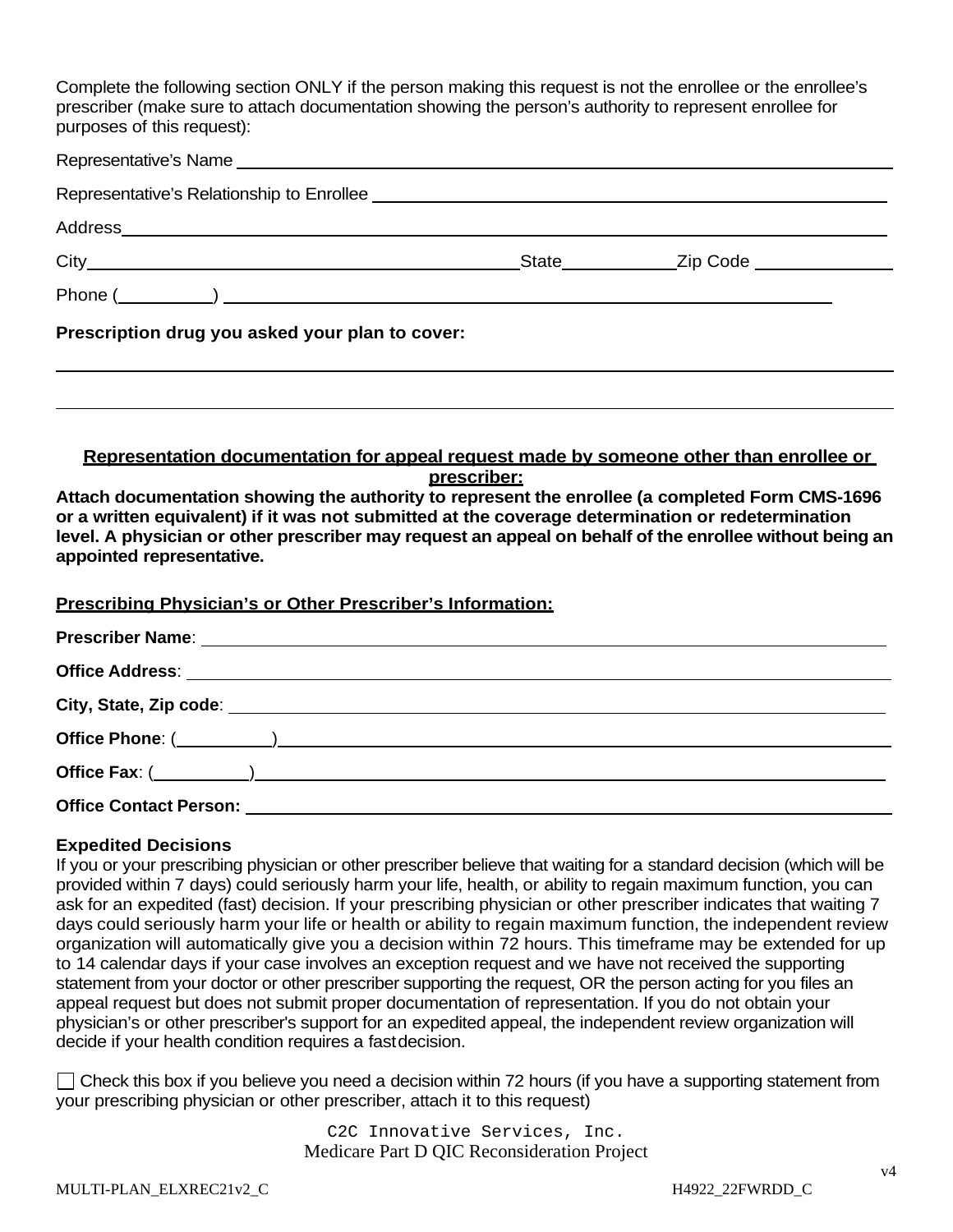Please attach any additional information you have related to your appeal such as a statement from your prescribing physician or other prescriber and relevant medical records. Please have your prescriber address the Plan's coverage criteria as stated in the Plan's denial letter or in other Plan documents. Input from your prescriber will be needed to explain why you cannot meet the Plan's coverage criteria and/or why the drugs required by the Plan are not medically appropriate for you.

| Additional information we should consider: |  |
|--------------------------------------------|--|
|--------------------------------------------|--|

**Important: Please include a copy of the Redetermination (denial) Notice that you should have received from your drug plan if available.**

**Signature of person requesting the appeal (the enrollee or the representative):**

**Date:**